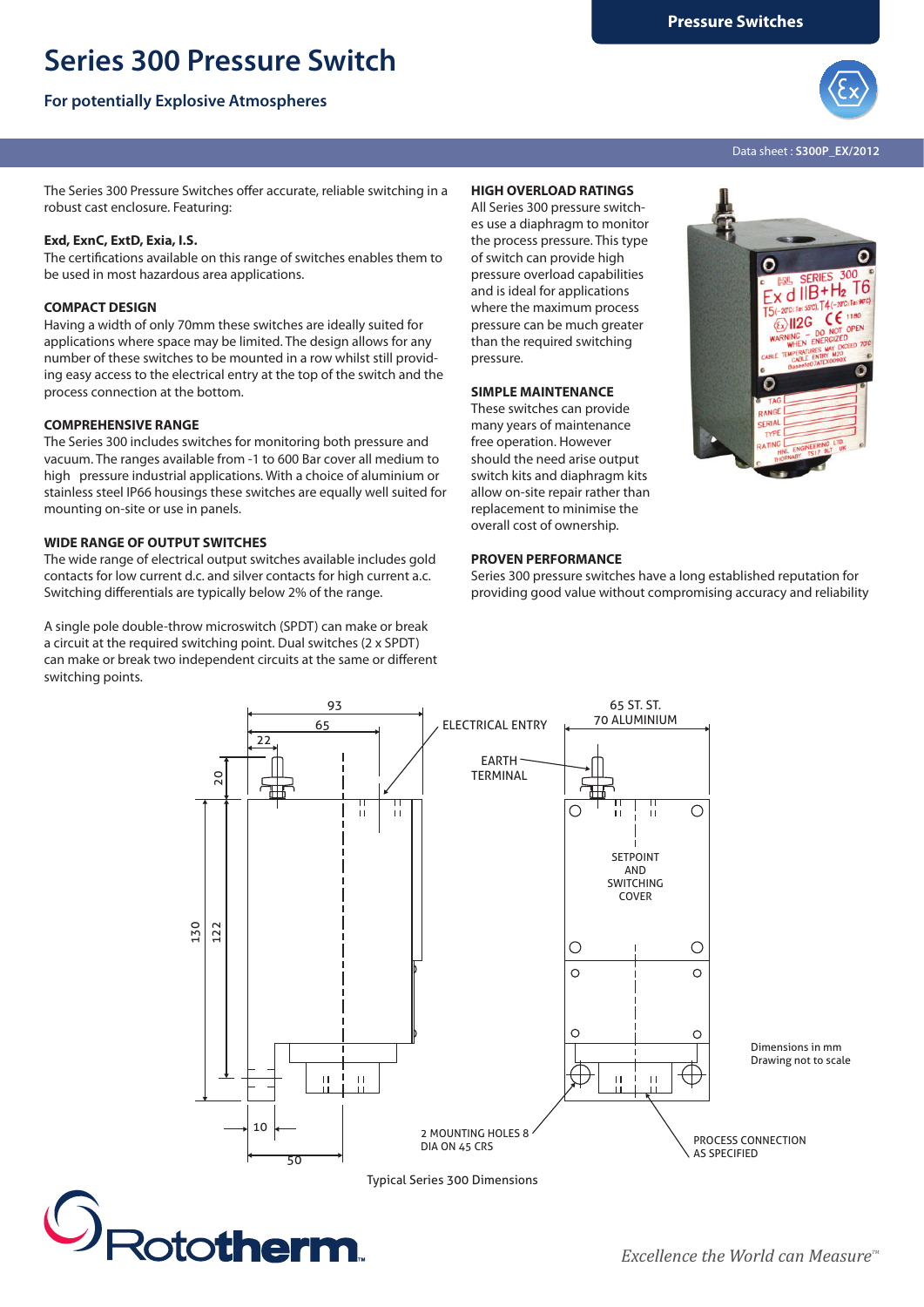#### **Series 300 Pressure Switches Specifications & Coding**

| <b>Set Point Ranges (bar)</b>       |                |                                                                                                              |                      | <b>Diaphragm Material</b> |                       |                              | <b>Chamber Proof Rating (bar)</b>             |                                                   |                              |
|-------------------------------------|----------------|--------------------------------------------------------------------------------------------------------------|----------------------|---------------------------|-----------------------|------------------------------|-----------------------------------------------|---------------------------------------------------|------------------------------|
| <b>Range Code</b>                   | <b>MIN</b>     | <b>MAX</b>                                                                                                   | $\%$<br><b>RESET</b> | <b>Nitrile</b><br>Code 1  | <b>PTFE</b><br>Code 2 | <b>Hastelloy C</b><br>Code 7 | <b>Anodised</b><br><b>Aluminium</b><br>Code 1 | 316<br><b>Stainless</b><br><b>Steel</b><br>Code 5 | <b>Hastelloy C</b><br>Code 7 |
| 344 PZ                              | $-0.6$         | 0.6                                                                                                          | $\overline{2}$       | $\checkmark$              | $\checkmark$          | $\checkmark$                 | 30                                            | 30                                                | $\bullet$                    |
| 345 PZ                              | $-1$           | 1.4                                                                                                          |                      | $\checkmark$              | $\checkmark$          | $\checkmark$                 | 30                                            | 30                                                | $\bullet$                    |
| 346 PZ                              | $-1$           | 6.0                                                                                                          |                      | $\checkmark$              | $\checkmark$          | $\checkmark$                 | 30                                            | 30                                                | $\bullet$                    |
| 344 P                               | 0.1            | 1.4                                                                                                          | $\overline{2}$       | $\checkmark$              | $\checkmark$          | $\checkmark$                 | 30                                            | 30                                                | 30                           |
| 345 P                               | 0.2            | 3.0                                                                                                          |                      | $\checkmark$              | $\checkmark$          | $\checkmark$                 | 30                                            | 30                                                | 30                           |
| 346 P                               | 0.7            | 7.0                                                                                                          |                      | $\checkmark$              | $\checkmark$          | $\checkmark$                 | 30                                            | 30                                                | 30                           |
| 34BP                                | $\mathbf{1}$   | 10                                                                                                           |                      | $\checkmark$              | $\checkmark$          | $\checkmark$                 | 30                                            | 30                                                | 30                           |
| 347 P                               | $\overline{2}$ | 21                                                                                                           |                      | $\checkmark$              | $\checkmark$          | $\checkmark$                 | 35                                            | 35                                                | 35                           |
| 354P                                | 1.2            | 12                                                                                                           | 3                    | $\pmb{\times}$            | $\checkmark$          | $\checkmark$                 | ×                                             | 250                                               | 250                          |
| 355 P                               | 3              | 30                                                                                                           |                      | $\pmb{\times}$            | $\checkmark$          | $\checkmark$                 | ×                                             | 250                                               | 250                          |
| 356P                                | $\overline{7}$ | 70                                                                                                           |                      | $\pmb{\times}$            | $\checkmark$          | $\checkmark$                 | ×                                             | 250                                               | 250                          |
| 357 P                               | 20             | 210                                                                                                          |                      | $\pmb{\times}$            | $\checkmark$          | $\checkmark$                 | ×                                             | 350                                               | 350                          |
| 358P                                | 60             | 600                                                                                                          |                      | $\pmb{\times}$            | $\checkmark$          | $\checkmark$                 | $\pmb{\times}$                                | 1000                                              | 1000                         |
| <b>Differential Pressure Ranges</b> |                |                                                                                                              |                      |                           |                       |                              |                                               |                                                   |                              |
| <b>344 DPZ</b>                      | $-0.9$         | 0.9                                                                                                          | 3                    | $\checkmark$              | $\checkmark$          | $\checkmark$                 | 30                                            | 30                                                | 30                           |
| 345 DPZ                             | $-1$           | 2                                                                                                            |                      | $\checkmark$              | $\checkmark$          | $\checkmark$                 | 30                                            | 30                                                | 30                           |
| 344 DP                              | 0.2            | $\overline{2}$                                                                                               | 2.5                  | $\checkmark$              | $\checkmark$          | $\checkmark$                 | 30                                            | 30                                                | 30                           |
| 345 DP                              | 0.4            | $\overline{4}$                                                                                               |                      | $\checkmark$              | $\checkmark$          | $\checkmark$                 | 30                                            | 30                                                | 30                           |
| 346 DP                              | $\mathbf{1}$   | 10                                                                                                           |                      | $\checkmark$              | $\checkmark$          | $\checkmark$                 | 30                                            | 30                                                | 30                           |
| 347 DP                              | $\overline{2}$ | 21                                                                                                           |                      | $\checkmark$              | $\checkmark$          | $\checkmark$                 | 35                                            | 35                                                | 35                           |
| Key to options:                     |                | $\checkmark$ = available $\checkmark$ = not available<br>$\bullet$ = check availability with Technical Sales |                      |                           |                       |                              |                                               |                                                   |                              |

## **Note on Vent Ring Option:**

As an additional safety feature, all of the Series 300 pressureswitches can be specified to include an optional vent ring. Its purpose is to isolate the electrical housing from the process in the event of process diaphragm failure, as shown.

If a vent ring is included a new process diaphragm can be fitted to allow the switch to be returned to service. Without a vent ring ingress of the process into the electrical housing may additionally necessitate the replacement of the output switch or render the switch unserviceable.

Inclusion of a vent ring will increase the overall length of the switch by 15mm.